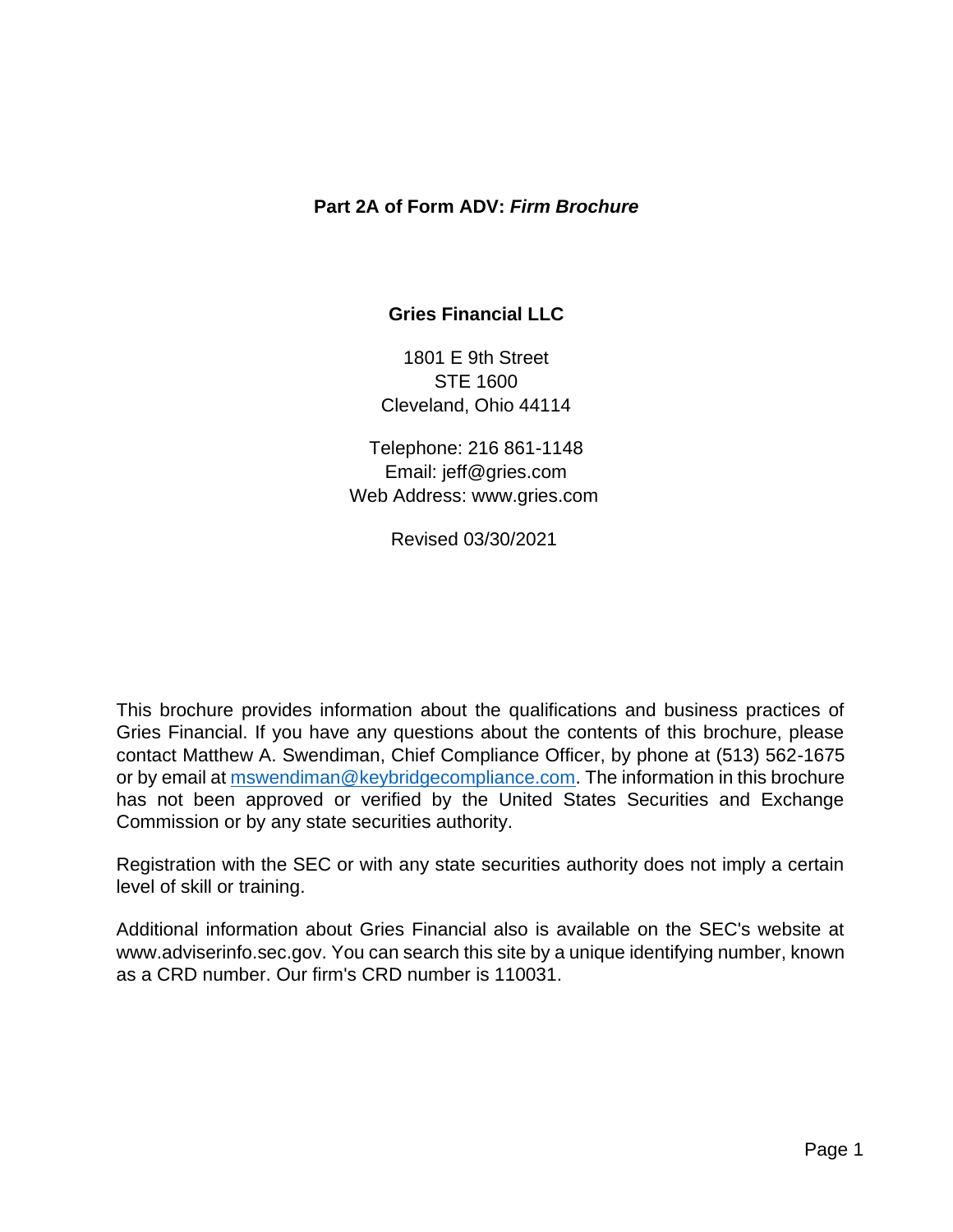## **Item 2 Material Changes**

This section only discusses any material changes to our Form ADV Part 2A disclosure document since the March 2020 annual amendment to this brochure. During that time, the following material changes to the information contained in this disclosure document have taken place:

- Chesme Capital Management was sold by 4100 Group.
- Matthew A. Swendiman assumed the role of Chief Compliance Officer ("CCO") on July 1, 2020.

You may obtain a copy of this brochure by contacting Matthew A. Swendiman, CCO, by phone at (513) 562-1675 or by email at [mswendiman@keybridgecompliance.com.](mailto:mswendiman@keybridgecompliance.com) Additional information about Gries Financial is available via the SEC's website www.adviserinfo.sec.gov.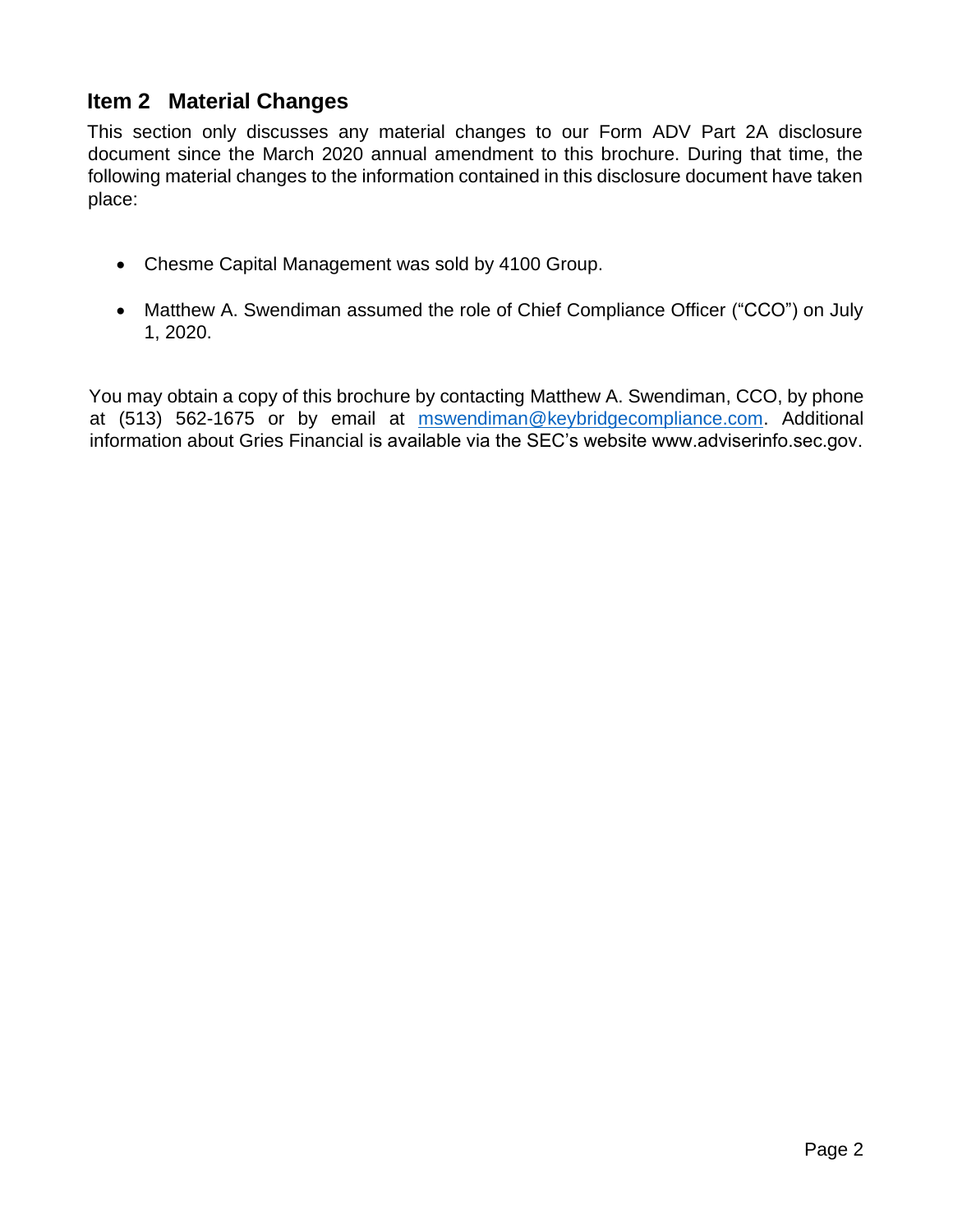# <span id="page-2-0"></span>**Item 3 Table of Contents**

<span id="page-2-1"></span>

| Item 1 | Cover Page                                                                                     | 1              |
|--------|------------------------------------------------------------------------------------------------|----------------|
|        | Item 2 Material Changes                                                                        | $\overline{2}$ |
| Item 3 | <b>Table of Contents</b>                                                                       | 3              |
|        | Item 4 Advisory Business                                                                       | 4              |
|        | Item 5 Fees and Compensation                                                                   | 6              |
| Item 6 | Performance-Based Fees and Side-By-Side Management                                             | 8              |
|        | Item 7 Types of Clients                                                                        | 8              |
| Item 8 | Methods of Analysis, Investment Strategies and Risk of Loss                                    | 8              |
| Item 9 | <b>Disciplinary Information</b>                                                                | 11             |
|        | Item 10 Other Financial Industry Activities and Affiliations                                   | 11             |
|        | Item 11 Code of Ethics, Participation or Interest in Client Transactions & Personal Trading 13 |                |
|        | Item 12 Brokerage Practices                                                                    | 15             |
|        | Item 13 Review of Accounts                                                                     | 17             |
|        | Item 14 Client Referrals and Other Compensation                                                | 17             |
|        | Item 15 Custody                                                                                | 18             |
|        | Item 16 Investment Discretion                                                                  | 18             |
|        | Item 17 Voting Client Securities                                                               | 18             |
|        | Item 18 Financial Information                                                                  | 19             |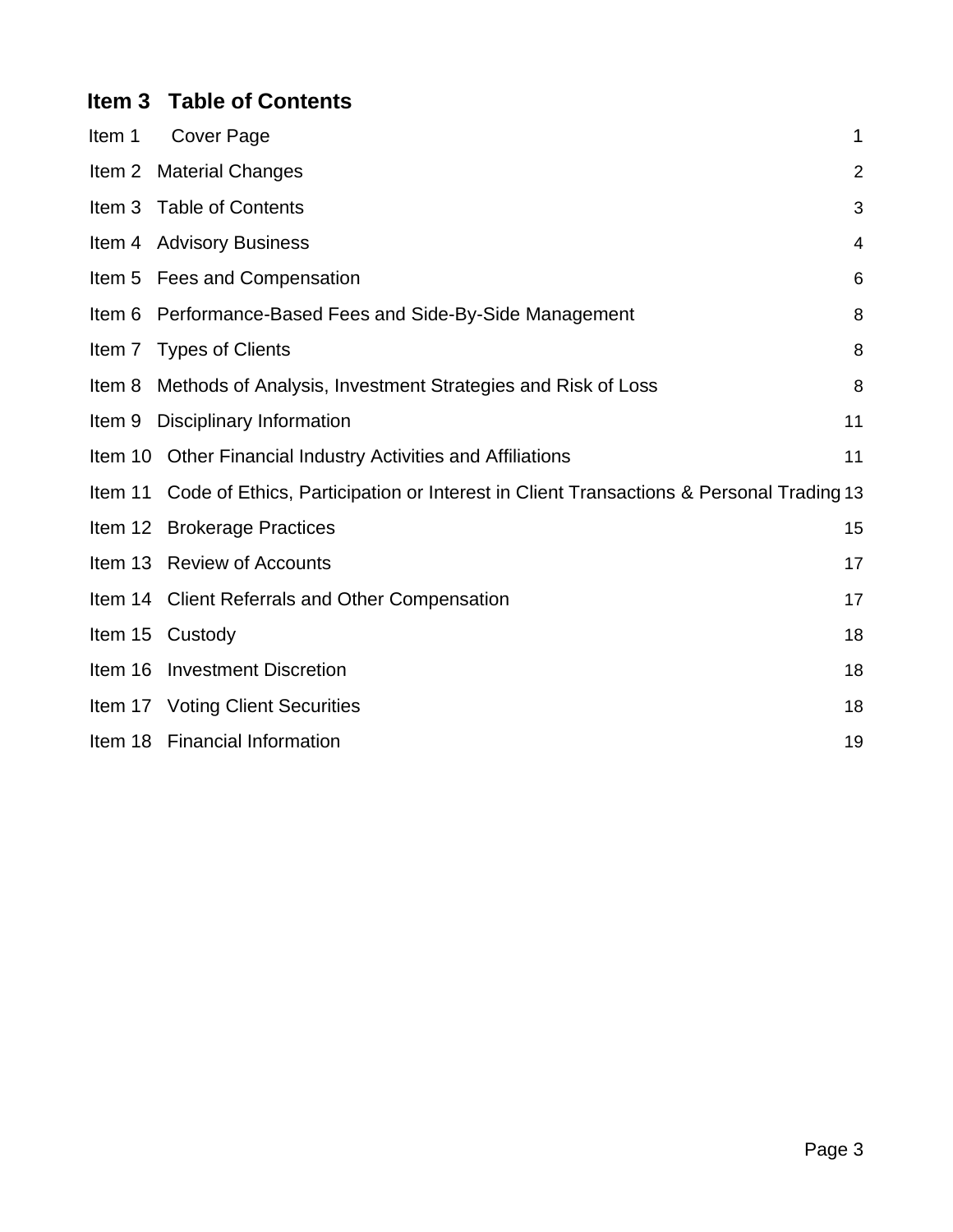# **Item 4 Advisory Business**

Gries Financial LLC is a SEC-registered investment adviser with its principal place of business located in Ohio. Gries Financial LLC began conducting business in 1978.

In July of 2020, The 4100 Group, Inc. ("4100 Group") acquired Gries Financial, LLC ("Gries"). Gries is a subsidiary of The 4100 Group, Inc. ("4100 Group"), which is owned by Delta Dental Plan of Michigan, Inc. ("Delta Dental of Michigan"), a Michigan non-profit dental care corporation, and Delta Dental Plan of Ohio, Inc. ("Delta Dental of Ohio"), an Ohio non-profit health insuring corporation. Delta Dental of Michigan is the sole corporate member of Delta Dental of Ohio. Renaissance Health Services Corporation ("RHSC") is the sole corporate member of Delta Dental of Michigan.

Gries Financial offers the following advisory services to our clients:

### **INVESTMENT SUPERVISORY SERVICES ("ISS") INDIVIDUAL PORTFOLIO MANAGEMENT**

Our firm provides continuous advice to clients regarding the investment of client funds based on the individual needs of the client. Through personal discussions in which goals and objectives based on a client's particular circumstances are established, we develop a client's personal investment policy and create and manage a portfolio based on that policy. During our data-gathering process, we determine the client's individual objectives, time horizons, risk tolerance, and liquidity needs. As appropriate, we also review and discuss a client's prior investment history, as well as family composition and background.

We manage these advisory accounts on a discretionary basis. Account supervision is guided by the client's stated objectives (i.e., maximum capital appreciation, growth, income, or growth and income), as well as tax considerations.

Clients may impose reasonable restrictions on investing in certain securities, types of securities, or industry sectors.

Our investment implementations/recommendations are not limited to any specific product or service. Because some types of investments involve certain additional degrees of risk, they will only be implemented/recommended when consistent with the client's stated investment objectives, tolerance for risk, liquidity and suitability.

#### **FINANCIAL PLANNING**

We provide financial planning services. Financial planning is a comprehensive evaluation of a client's current and future financial state by using currently known variables to predict future cash flows, asset values and withdrawal plans. Through the financial planning process, all questions, information and analysis are considered as they impact and are impacted by the entire financial and life situation of the client. Clients purchasing this service receive a written report which provides the client with a detailed financial plan designed to assist the client achieve his or her financial goals and objectives.

In general, the financial plan can address any or all of the following areas: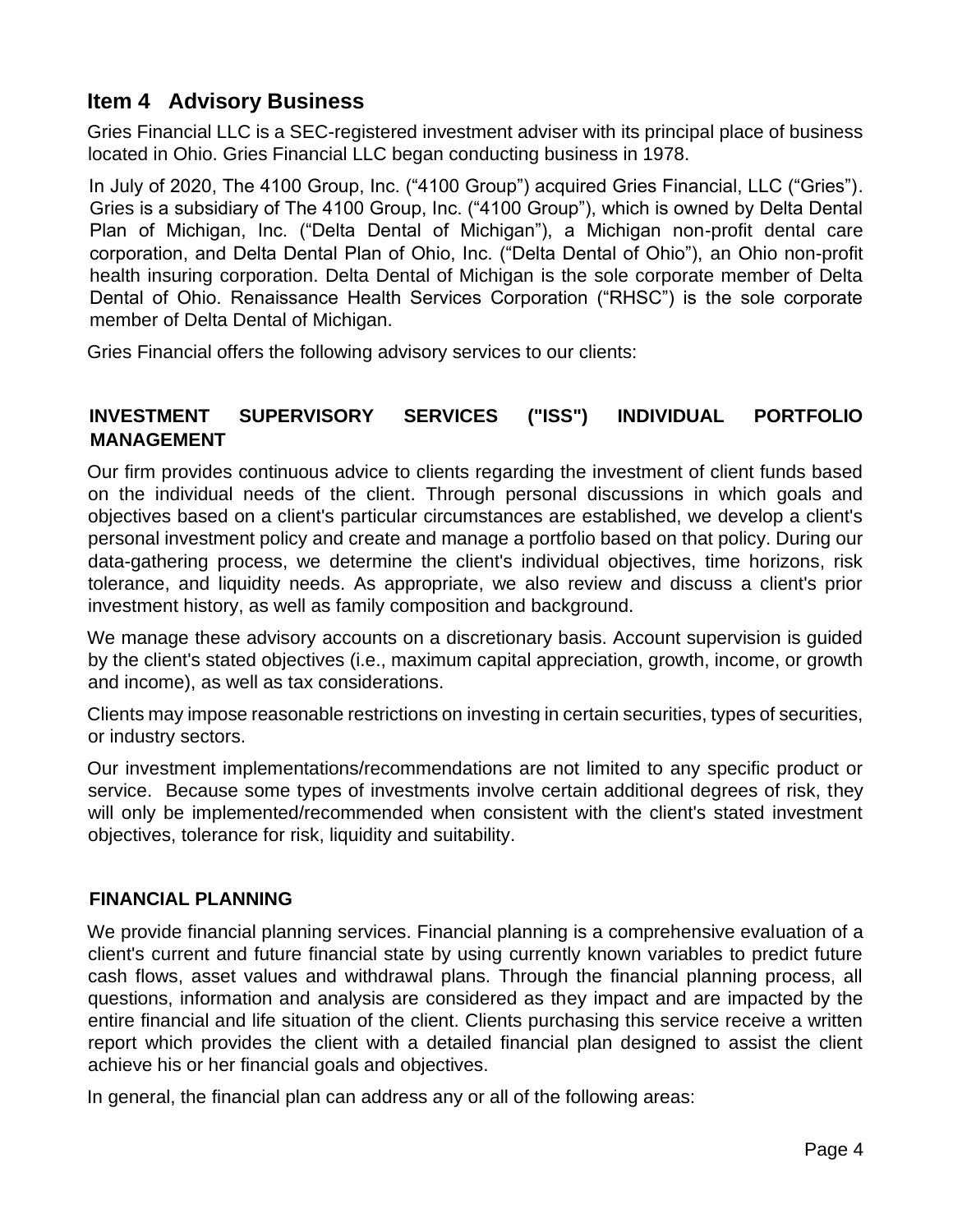- PERSONAL: We review family records, budgeting, personal liability, estate information and financial goals.
- TAX & CASH FLOW: We analyze the client's income tax and spending and planning for past, current and future years; then illustrate the impact of various investments on the client's current income tax and future tax liability.
- INVESTMENTS: We analyze investment alternatives and their effect on the client's portfolio.
- INSURANCE: We review existing policies to ensure proper coverage for life, health, disability, long-term care, liability, home and automobile.
- RETIREMENT: We analyze current strategies and investment plans to help the client achieve his or her retirement goals.
- DEATH & DISABILITY: We review the client's cash needs at death, income needs of surviving dependents, estate planning and disability income.
- ESTATE: We assist the client in assessing and developing long-term strategies, including as appropriate, living trusts, wills, review of estate taxes, powers of attorney, asset protection plans, nursing homes, Medicaid and elder law.

We gather required information through in-depth personal interviews. Information gathered includes the client's current financial status, tax status, future goals, returns objectives and attitudes towards risk. We carefully review documents supplied by the client, including a questionnaire completed by the client, and prepare a written report. Should the client choose to implement the recommendations contained in the plan, we suggest the client work closely with his/her attorney, accountant, insurance agent, and/or stockbroker. Implementation of financial plan recommendations is entirely at the client's discretion.

We also provide general non-securities advice on topics that may include tax and budgetary planning, estate planning and business planning.

Typically, the financial plan is presented to the client within six months of the contract date, provided that all information needed to prepare the financial plan has been promptly provided.

#### **AMOUNT OF MANAGED ASSETS**

As of 12/31/2020, we were actively managing in excess of \$742 million dollars of clients' assets on a discretionary basis.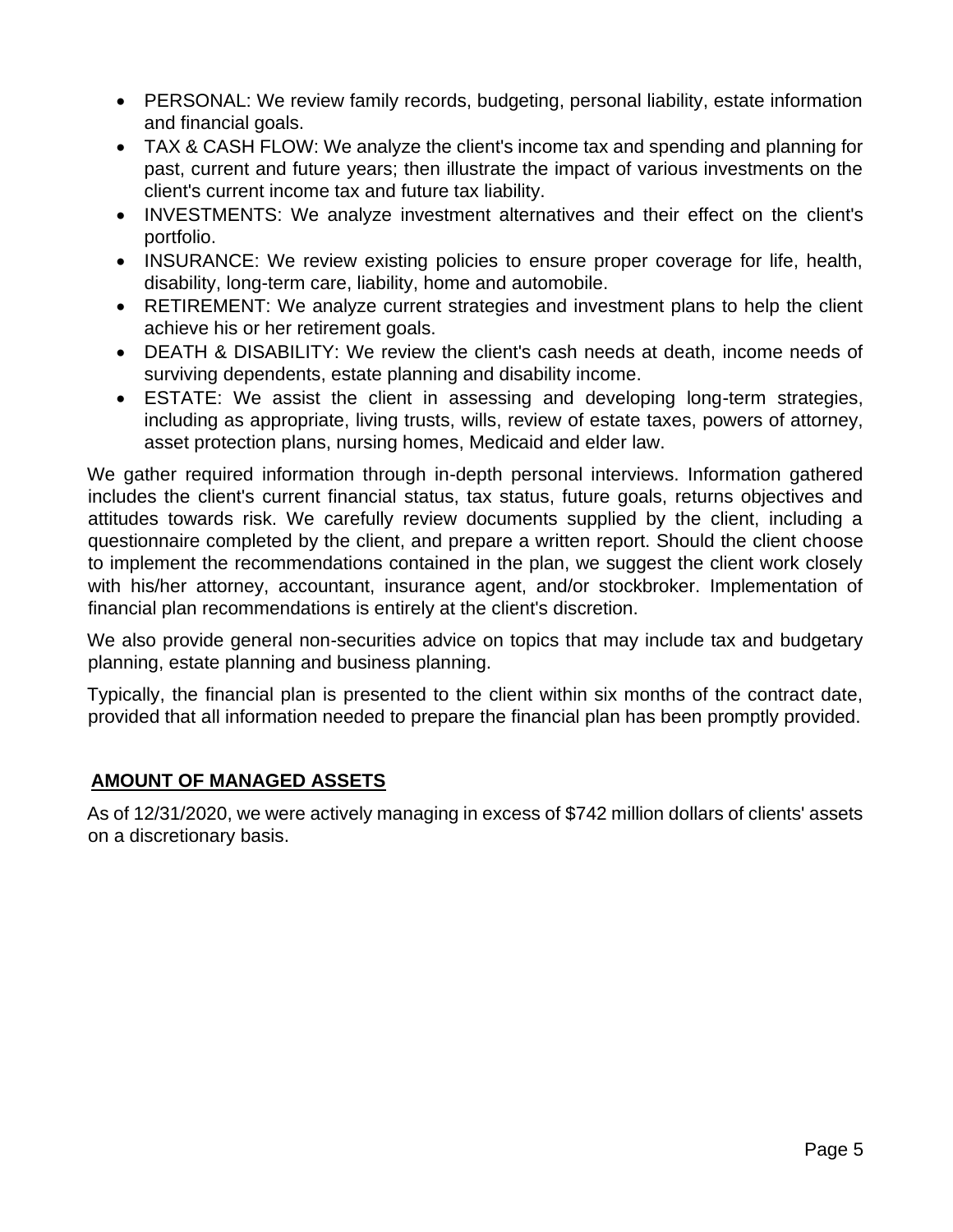# <span id="page-5-0"></span>**Item 5 Fees and Compensation**

#### **INVESTMENT SUPERVISORY SERVICES ("ISS") INDIVIDUAL PORTFOLIO MANAGEMENT FEES**

Our annual fees for Investment Supervisory Services are based upon a percentage of assets under management and generally range from **0.3**% to **1.0**%.

The annualized fee for Investment Supervisory Services are charged as a percentage of assets under management.

Gries Financial's investment management fees for equity and balanced accounts are based on a sliding scale of an annual percentage of the market value of assets under Gries Financial management for accounts over \$1,000,000: 1.00% on the first \$1,000,000; .75% on the next \$9,000,000; .50% over \$10,000,000. Fees for the current calendar quarter's work are billed the 15th of the second month in each calendar quarter.

Investment management fees for fixed-income only management are based on a sliding scale of an annual percentage of the market value of the assets under Gries Financial management: .50% on the first \$5,000,000; .40% on the next \$5,000,000; .30% over \$10,000,000.

A minimum of \$1,000,000 of assets under management is required for this service. This account size may be negotiable under certain circumstances. Gries Financial may group certain related client accounts for the purposes of achieving the minimum account size and determining the annualized fee.

*Limited Negotiability of Advisory Fees*: Although Gries Financial has established the aforementioned fee schedule(s), we retain the discretion to negotiate alternative fees on a client-by-client basis. Client facts, circumstances and needs are considered in determining the fee schedule. These include the complexity of the client, assets to be placed under management, anticipated future additional assets; related accounts; portfolio style, account composition and reports, among other factors. The specific annual fee schedule is identified in the contract between the adviser and each client.

We may group certain related client accounts for the purposes of achieving the minimum account size requirements and determining the annualized fee.

Discounts, not generally available to our advisory clients, may be offered to family members and friends of associated persons of our firm.

#### *SPECIFIC FEE RELATED TO USE OF THE DAY HAGAN TACTICAL DIVIDEND FUND*

Gries Financial has an ownership interest in DH Logix, LLC. DHLogix serves as the subadvisor to the Day Hagan Tactical Dividend Fund (DHQIX). Gries Financial is compensated by DH Logix for its Portfolio Management services. If Gries Financial elects to use DHQIX in a client's portfolio, the portion of the client's portfolio invested in DHQIX will receive a credit of 11 basis points per quarter for any quarter that the fund is held. If the fund is not held for the full quarter, the credit will be calculated based on value as of the exit date. The intent of this discount is to ensure that the management fee earned by Gries Financial in connection with this fund does not exceed the fee detailed in the management fee schedule associated with the clients Investment Management Agreement.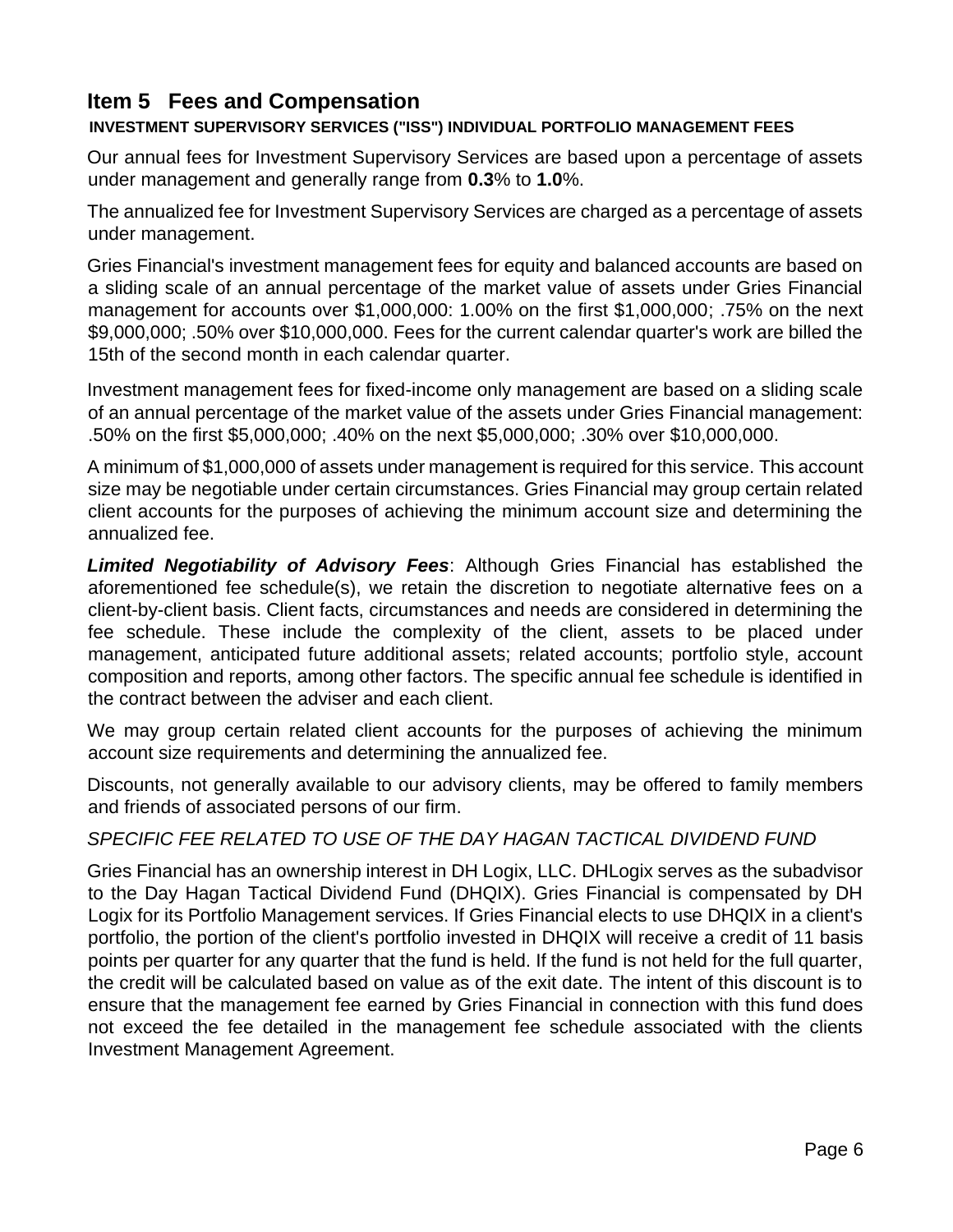#### **FINANCIAL PLANNING FEES**

Gries Financial's Financial Planning fee is determined based on the nature of the services being provided and the complexity of each client's circumstances. All fees are agreed upon prior to entering into a contract with any client.

Our Financial Planning fees are calculated and charged on an hourly basis, ranging from \$70 to \$350 per hour. Although the length of time it will take to provide a Financial Plan will depend on each client's personal situation, we will provide an estimate for the total hours at the start of the advisory relationship.

The client is billed quarterly in arrears based on actual hours accrued.

#### **GENERAL INFORMATION**

*Termination of the Advisory Relationship*: The relationship may be canceled at any time by either party without penalty or liability by giving written notice. All fees paid in advance will be prorated to the effective date of cancellation, and any unearned portion thereof will be refunded to the Client. Termination of this Agreement shall not affect or preclude the consummation of any transaction initiated prior to notice of cancellation.

*Mutual Fund Fees*: All fees paid to Gries Financial for investment advisory services are separate and distinct from the fees and expenses charged by mutual funds and/or ETFs to their shareholders. These fees and expenses are described in each fund's prospectus. These fees will generally include a management fee, other fund expenses, and a possible distribution fee. Gries Financial makes every effort to utilize institutional share classes whenever possible. A client could invest in a mutual fund directly, without our services. In that case, the client would not receive the services provided by our firm which are designed, among other things, to assist the client in determining which mutual fund or funds are most appropriate to each client's financial condition and objectives. Accordingly, the client should review both the fees charged by the funds and our fees to fully understand the total amount of fees to be paid by the client and to thereby evaluate the advisory services being provided.

*Additional Fees and Expenses*: In addition to our advisory fees, clients are also responsible for the fees and expenses charged by custodians and imposed by broker dealers, including, but not limited to, any transaction charges imposed by a broker dealer with which an independent investment manager effects transactions for the client's account(s). Please refer to the "Brokerage Practices" section (Item 12) of this Form ADV for additional information.

Pre-existing advisory clients are subject to Gries Financial's minimum account requirements and advisory fees in effect at the time the client entered into the advisory relationship. Therefore, our firm's minimum account requirements will differ among clients.

*Advisory Fees in General*: Clients should note that similar advisory services may (or may not) be available from other registered (or unregistered) investment advisers for similar or lower fees.

*Limited Prepayment of Fees*: Under no circumstances do we require or solicit payment of fees in excess of \$1200 more than six months in advance of services rendered.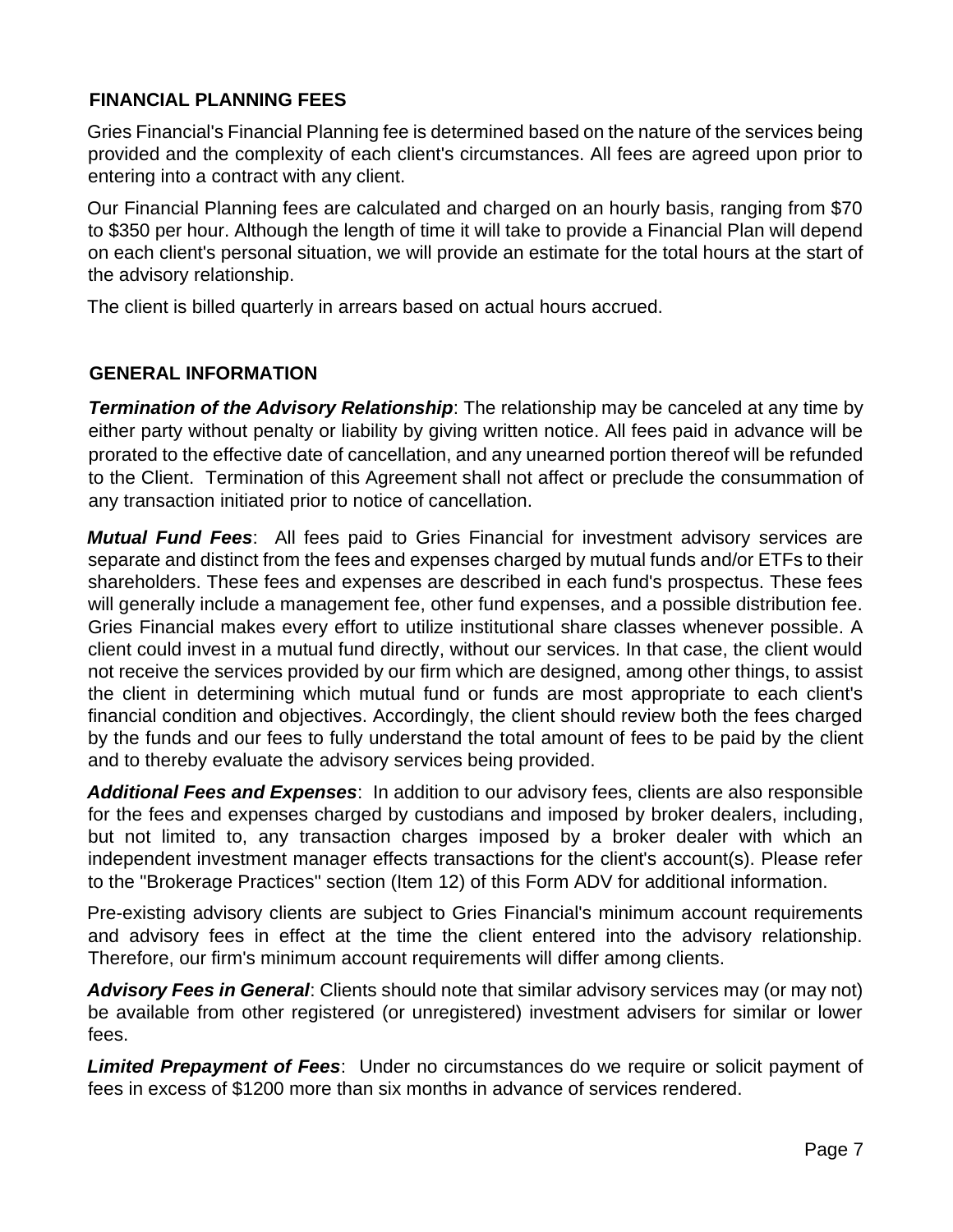## <span id="page-7-0"></span>**Item 6 Performance-Based Fees and Side-By-Side Management**

Gries Financial does not charge performance-based fees.

### <span id="page-7-1"></span>**Item 7 Types of Clients**

Gries Financial provides advisory services to the following types of clients:

- Individuals (other than high net worth individuals)
- High net worth individuals
- Charitable organizations
- Corporations or other businesses not listed above

As previously disclosed in Item 5, our firm has established certain initial minimum account requirements, based on the nature of the service(s) being provided. For a more detailed understanding of those requirements, please review the disclosures provided in each applicable service.

## <span id="page-7-2"></span>**Item 8 Methods of Analysis, Investment Strategies and Risk of Loss METHODS OF ANALYSIS**

We use the following methods of analysis in formulating our investment advice and/or managing client assets:

*Fundamental Analysis.* We attempt to measure the intrinsic value of a security by looking at economic and financial factors (including the overall economy, industry conditions, and the financial condition and management of the company itself) to determine if the company is underpriced (indicating it may be a good time to buy) or overpriced (indicating it may be time to sell).

Fundamental analysis does not attempt to anticipate market movements. This presents a potential risk, as the price of a security can move up or down along with the overall market regardless of the economic and financial factors considered in evaluating the stock.

*Technical Analysis.* We analyze past market movements and apply that analysis to the present in an attempt to recognize recurring patterns of investor behavior and potentially predict future price movement.

Technical analysis does not consider the underlying financial condition of a company. This presents a risk in that a poorly managed or financially unsound company may underperform regardless of market movement.

*Quantitative Analysis.* We use mathematical models in an attempt to obtain more accurate measurements of a company's quantifiable data, such as the value of a share price or earnings per share, and predict changes to that data.

A risk in using quantitative analysis is that the models used may be based on assumptions that prove to be incorrect.

*Qualitative Analysis.* We subjectively evaluate non-quantifiable factors such as quality of management, labor relations, and strength of research and development factors not readily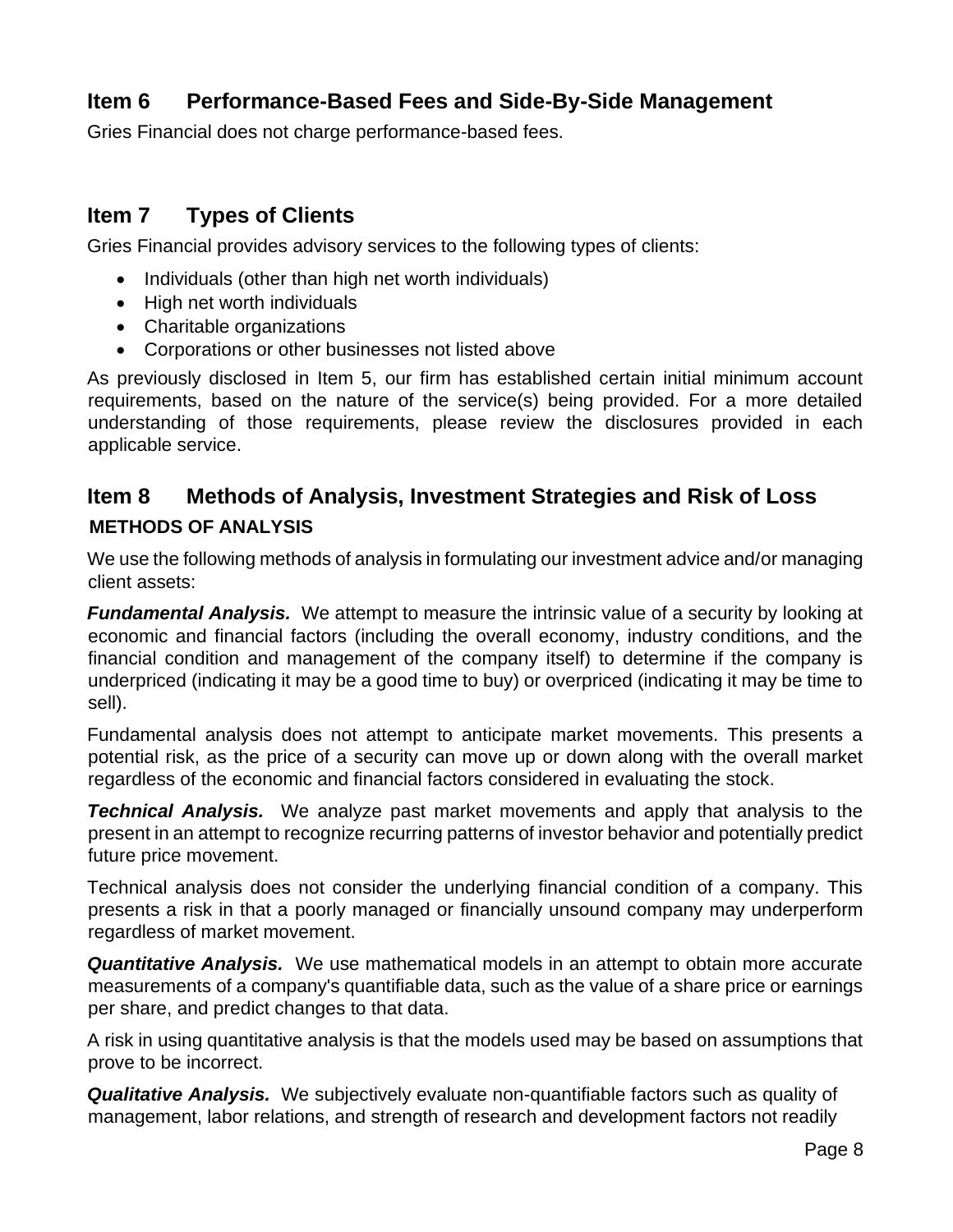subject to measurement and predict changes to share price based on that data. A risk in using qualitative analysis is that our subjective judgment may prove incorrect.

*Asset Allocation.* Rather than focusing primarily on securities selection, we attempt to identify an appropriate ratio of securities, fixed income, and cash suitable to the client's investment goals and risk tolerance.

A risk of asset allocation is that the client may not participate in sharp increases in a particular security, industry or market sector. Another risk is that the ratio of securities, fixed income, and cash will change over time due to stock and market movements and, if not corrected, will no longer be appropriate for the client's goals.

*Mutual Fund and/or ETF Analysis.* We look at the experience and track record of the manager of the mutual fund or ETF in an attempt to determine if that manager has demonstrated an ability to invest over a period of time and in different economic conditions. We also look at the underlying assets in a mutual fund or ETF in an attempt to determine if there is significant overlap in the underlying investments held in another fund(s) in the client's portfolio. We also monitor the funds or ETFs in an attempt to determine if they are continuing to follow their stated investment strategy.

A risk of mutual fund and/or ETF analysis is that, as in all securities investments, past performance does not guarantee future results. A manager who has been successful may not be able to replicate that success in the future. In addition, as we do not control the underlying investments in a fund or ETF, managers of different funds held by the client may purchase the same security, increasing the risk to the client if that security were to fall in value. There is also a risk that a manager may deviate from the stated investment mandate or strategy of the fund or ETF, which could make the holding(s) less suitable for the client's portfolio.

*Third-Party Money Manager Analysis.* We examine the experience, expertise, investment philosophies, and past performance of independent third-party investment managers in an attempt to determine if that manager has demonstrated an ability to invest over a period of time and in different economic conditions. We monitor the manager's underlying holdings, strategies, concentrations and leverage as part of our overall periodic risk assessment. Additionally, as part of our due-diligence process, we survey the manager's compliance and business enterprise risks.

A risk of investing with a third-party manager who has been successful in the past is that he/she may not be able to replicate that success in the future. In addition, as we do not control the underlying investments in a third-party manager's portfolio, there is also a risk that a manager may deviate from the stated investment mandate or strategy of the portfolio, making it a less suitable investment for our clients. Moreover, as we do not control the manager's daily business and compliance operations, we may be unaware of the lack of internal controls necessary to prevent business, regulatory or reputational deficiencies.

*Risks for all forms of analysis.* Our securities analysis methods rely on the assumption that the companies whose securities we purchase and sell, the rating agencies that review these securities, and other publicly available sources of information about these securities, are providing accurate and unbiased data. While we are alert to indications that data may be incorrect, there is always a risk that our analysis may be compromised by inaccurate or misleading information.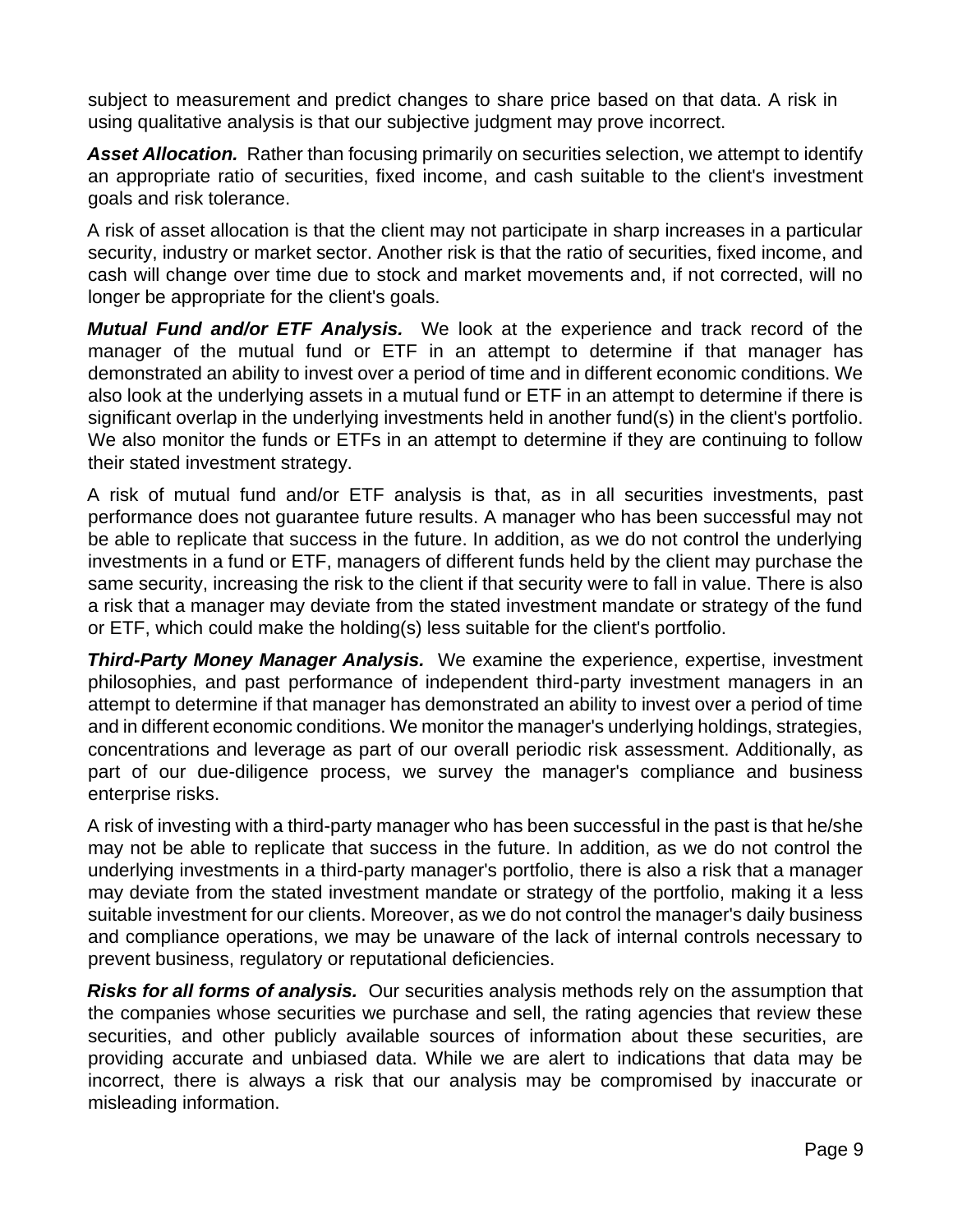### *INVESTMENT STRATEGIES*

We use the following strategy(ies) in managing client accounts, provided that such strategy(ies) are appropriate to the needs of the client and consistent with the client's investment objectives, risk tolerance, and time horizons, among other considerations:

*Long-term purchases.* We purchase securities with the idea of holding them in the client's account for a year or longer. Typically, we employ this strategy when:

- we believe the securities to be currently undervalued, and/or
- we want exposure to a particular asset class over time, regardless of the current projection for this class.

A risk in a long-term purchase strategy is that by holding the security for this length of time, we may not take advantage of short-term gains that could be profitable to a client. Moreover, if our predictions are incorrect, a security may decline sharply in value before we make the decision to sell.

#### *Risk of Loss.*

Clients should understand that investing in any securities, including mutual funds, involves a risk of loss of both income and principal.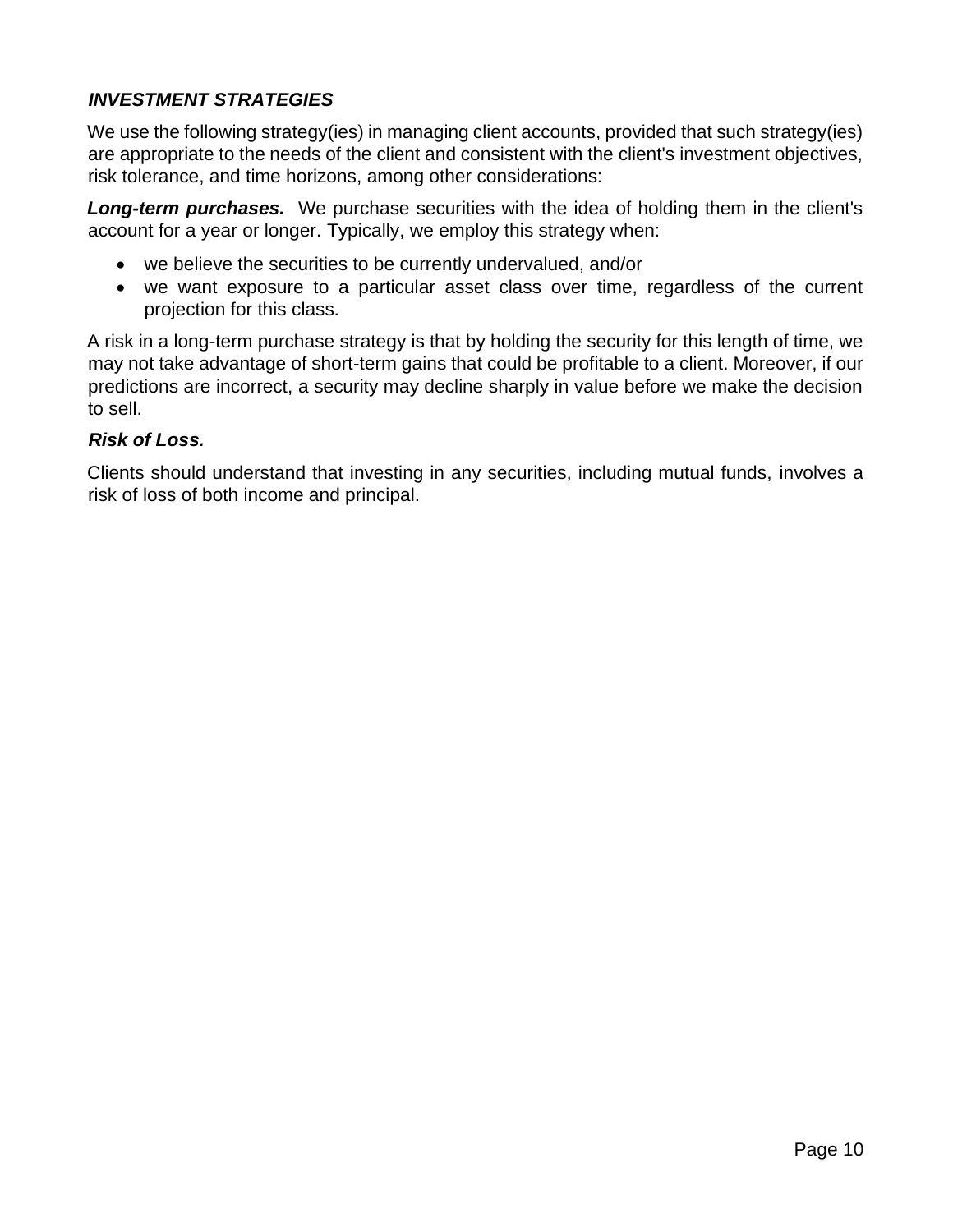# <span id="page-10-0"></span>**Item 9 Disciplinary Information**

We are required to disclose any legal or disciplinary events that are material to a client's or prospective client's evaluation of our advisory business or the integrity of our management. Our firm and our management personnel have no reportable disciplinary events to disclose.

## <span id="page-10-1"></span>**Item 10 Other Financial Industry Activities and Affiliations**

Gries Financial and/or Management personnel of Gries Financial are related, through common ownership and control, to **Fieldstone Associates Inc**, a company formed to create and package limited partnerships (or similar pooled investment vehicles hereinafter referred to as "entities") for investment purposes. Gries Financial or one or more of our related persons also act as general partner or manager of these entities. A list of these affiliated entities is specifically disclosed on Schedule D of Form ADV, Part 1 at Item 7.B. (Part 1 of our Form ADV can be accessed by following the directions provided on the Cover Page of this Firm Brochure.)

In addition, our firm serves as the investment adviser to such entities. Advisory clients of our firm may be solicited to invest in these entities; however, because investment in these types of entities may involve certain additional degrees of risk, they will only be recommended when consistent with the client's stated investment objectives, tolerance for risk, liquidity and suitability. Clients are under no obligation to invest in any of the above described entities or to implement any advisory recommendations.

As noted in Item 4, Gries is a subsidiary of 4100 Group, which is owned by Delta Dental of Michigan and Delta Dental of Ohio. Delta Dental of Michigan is the sole corporate member of Delta Dental of Ohio. RHSC is the sole corporate member of Delta Dental of Michigan. Red Cedar Investment Management ("Red Cedar"), F/M Investments, LLC ("F/M"), Gries Financial, LLC ("Gries") are all entities owned or controlled by 4100 Group. F/M also operates under the following DBAs: (a) Integrated Alpha Investments, LLC ("Integrated Alpha"), and (b) Genoa Asset Management, LLC ("Genoa"). Red Cedar, F/M, and Gries, are registered as investment advisers with the SEC and are under common control. Red Cedar, F/M (and accordingly F/M's DBAs Integrated Alpha and Genoa), and Gries have common members on the entities' Boards of Managers.

Serving on the Board of Managers of multiple advisers could create a conflict of interest due to competing priorities, although this risk is expected to be minimal as all the above named entities are owned or controlled by 4100 Group and are managed with a common strategic direction. For more information on the Code of Ethics, see Section 11: Code of Ethics.

Clients should be aware that the receipt of additional compensation by Gries Financial and its management persons or employees creates a conflict of interest that may impair the objectivity of our firm and these individuals when making advisory recommendations. Gries Financial endeavors at all times to put the interest of its clients first as part of our fiduciary duty as a registered investment adviser; we take the following steps to address this conflict:

• we disclose to clients the existence of all material conflicts of interest, including the potential for our firm and our employees to earn compensation from advisory clients in addition to our firm's advisory fees;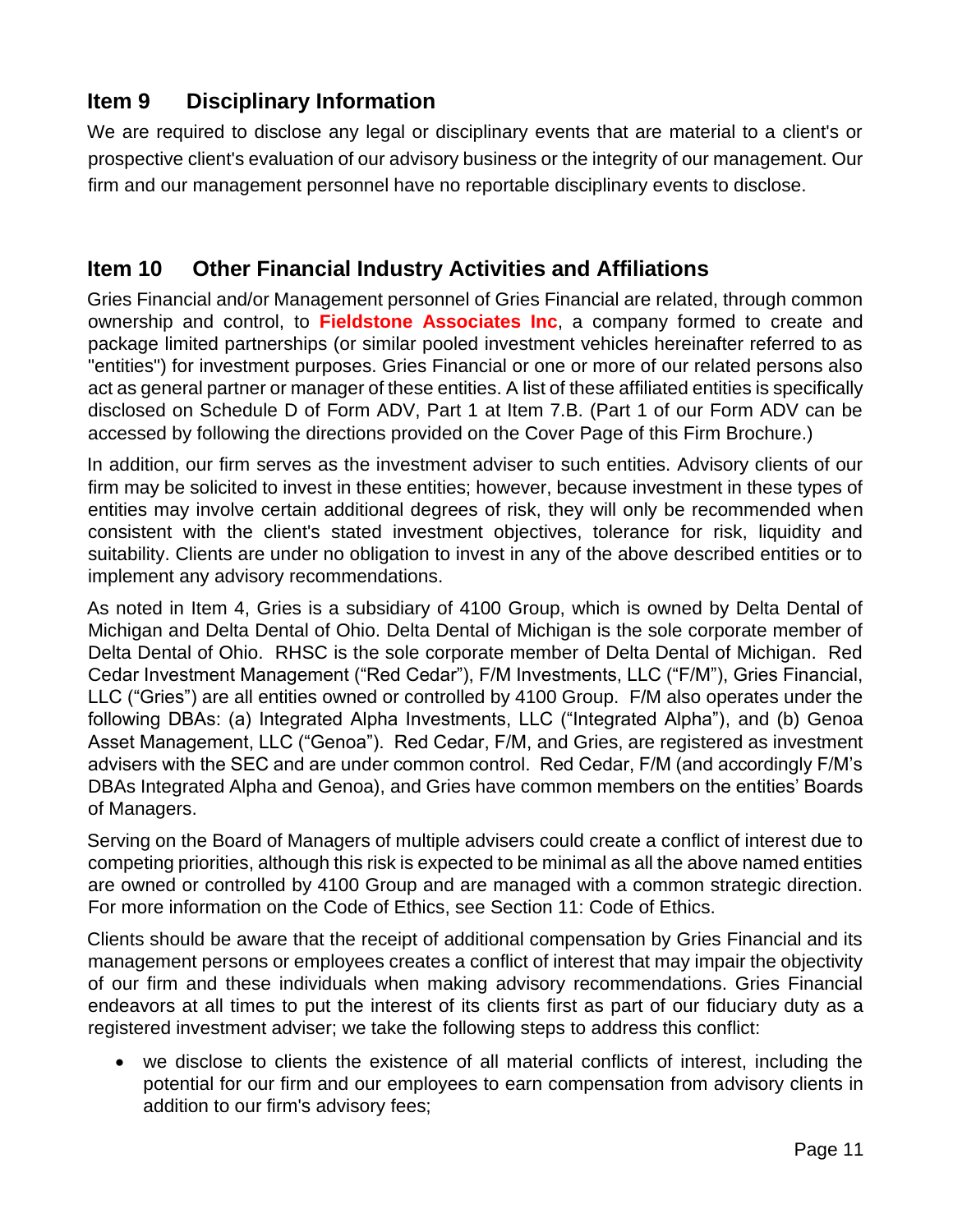- we disclose to clients that they are not obligated to purchase recommended investment products from our employees or affiliated companies;
- we collect, maintain and document accurate, complete and relevant client background information, including the client's financial goals, objectives and risk tolerance;
- our firm's management conducts regular reviews of each client account to verify that all recommendations made to a client are suitable to the client's needs and circumstances;
- we require that our employees seek prior approval of any outside employment activity so that we may ensure that any conflicts of interests in such activities are properly addressed;
- we periodically monitor these outside employment activities to verify that any conflicts of interest continue to be properly addressed by our firm; and
- we educate our employees regarding the responsibilities of a fiduciary, including the need for having a reasonable and independent basis for the investment advice provided to clients.

DH LOGIX, LLC is an SEC Registered Investment Adviser (RIA). DH Logix LLC is owned by Gries Financial and Day Hagan Asset Management. DH Logix serves as the sub-advisor to the Day Hagan Tactical Dividend Fund (DHQIX). Gries Financial is compensated by DH Logix for its Portfolio Management services. Day Hagan Asset Management is a registered investment adviser located in Sarasota FL. No Gries Financial client is obligated to use the advisory services of Day Hagan, as no Day Hagan advisory client is obligated to use our advisory services.

Through this relationship we provide a model portfolio of primarily domestic equities to DHLogix. We will likely trade the same or similar securities in client portfolios that are traded by Day Hagan in its client portfolios. When this occurs, our clients may receive a better or worse price or execution than Day Hagan depending on the order of trade execution, the type of security traded and the broker-dealer used. In order to minimize the potential for any systematic disadvantage to clients when trades are placed in the same security on the same day for both our clients and Day Hagan clients we seek to rotate the order of execution and/or place the orders concurrently.

As required, any affiliated investment advisers are specifically disclosed in Section 7.A. on Schedule D of Form ADV, Part 1. (Part 1 of our Form ADV can be accessed by following the directions provided on the Cover Page of this Firm Brochure.)

Gries Financial provides portfolio management services to DH Logix, LLC. DH Logix, LLC serves as the sub-advisor to the Day Hagan Tactical Dividend Fund (DHQIX). Gries Financial is compensated by DH Logix for its services. This presents a potential conflict of interest if Gries Financial purchases or recommends for purchase this fund in client accounts. This potential conflict is addressed in Item 5 FEES AND COMPENSATION. If this fund is used in a client's portfolio, the portion of the client's portfolio invested in the fund will be billed at the reduced rate to ensure that the management fee earned by Gries Financial in connection with this fund does not exceed the fee detailed in the management fee schedule associated with the clients Investment Management Agreement.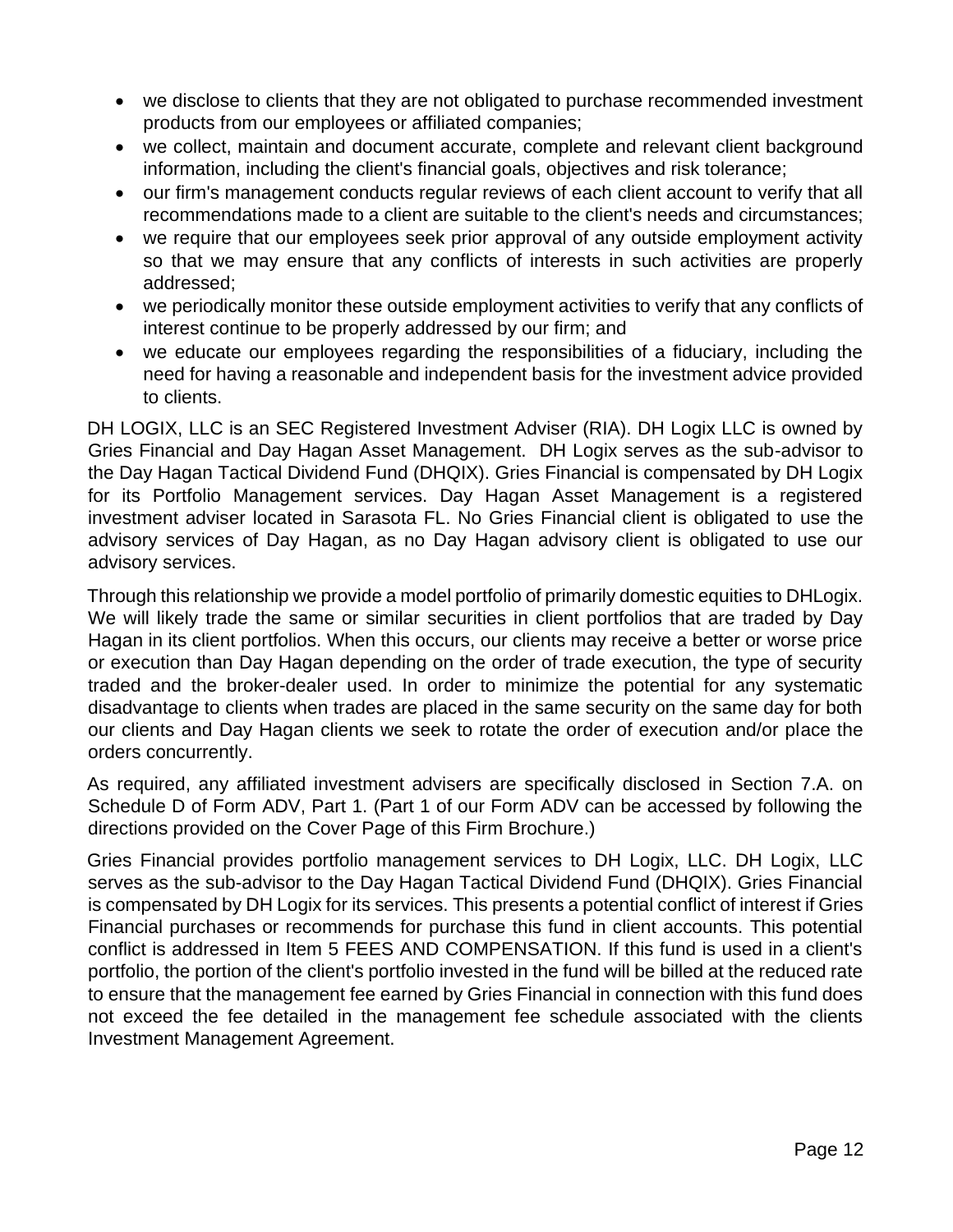# <span id="page-12-0"></span>**Item 11 Code of Ethics, Participation or Interest in Client Transactions and Personal Trading**

Our firm has adopted a Code of Ethics which sets forth high ethical standards of business conduct that we require of our employees, including compliance with applicable federal securities laws.

Gries Financial and our personnel owe a duty of loyalty, fairness and good faith towards our clients, and have an obligation to adhere not only to the specific provisions of the Code of Ethics but to the general principles that guide the Code.

Our Code of Ethics includes policies and procedures for the review of quarterly securities transactions reports as well as initial and annual securities holdings reports that must be submitted by the firm's access persons. Among other things, our Code of Ethics also requires the prior approval of any acquisition of securities in a limited offering (e.g., private placement) or an initial public offering. Our code also provides for oversight, enforcement and recordkeeping provisions.

Gries Financial's Code of Ethics further includes the firm's policy prohibiting the use of material non-public information. While we do not believe that we have any particular access to nonpublic information, all employees are reminded that such information may not be used in a personal or professional capacity.

A copy of our Code of Ethics is available to our advisory clients and prospective clients. You may request a copy by email sent to jeff@gries.com, or by calling us at 216 861-1148.

Gries Financial may, at times, effect an agency cross transaction for an advisory client, provided that the transaction is consistent with our firm's fiduciary duty to the client and that all requirements outlined in Sec. 206(3)-2 of the Investment Advisers Act of 1940 are met.

Our Code of Ethics is designed to assure that the personal securities transactions, activities and interests of our employees will not interfere with (i) making decisions in the best interest of advisory clients and (ii) implementing such decisions while, at the same time, allowing employees to invest for their own accounts.

Our firm and/or individuals associated with our firm may buy or sell for their personal accounts securities identical to or different from those recommended to our clients. In addition, any related person(s) may have an interest or position in a certain security(ies) which may also be recommended to a client.

It is the expressed policy of our firm that no person employed by us may purchase or sell any security prior to a transaction(s) being implemented for an advisory account, thereby preventing such employee(s) from benefiting from transactions placed on behalf of advisory accounts.

As these situations represent actual or potential conflicts of interest to our clients, we have established the following policies and procedures for implementing our firm's Code of Ethics, to ensure our firm complies with its regulatory obligations and provides our clients and potential clients with full and fair disclosure of such conflicts of interest:

1. No principal or employee of our firm may put his or her own interest above the interest of an advisory client.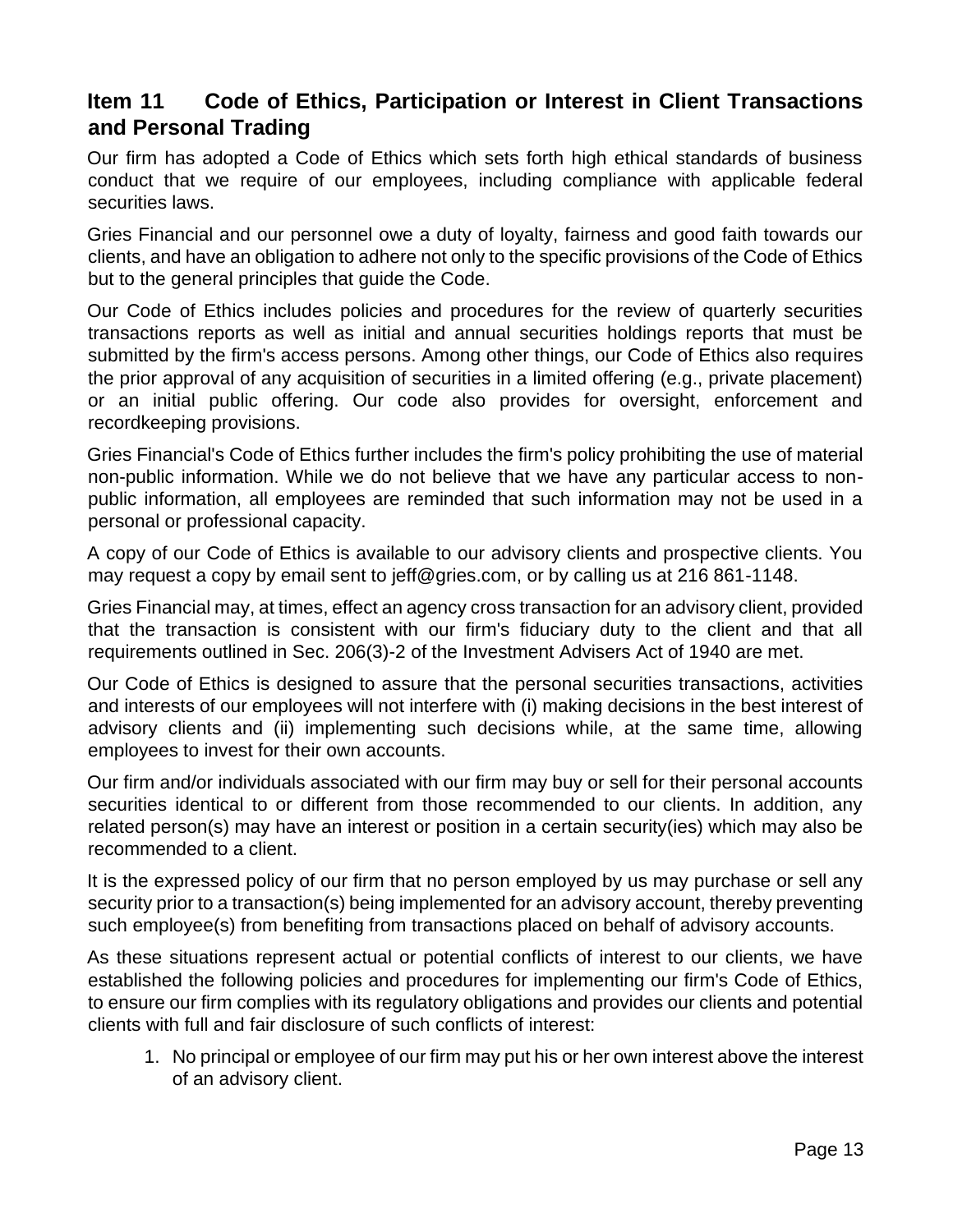- 2. No principal or employee of our firm may buy or sell securities for their personal portfolio(s) where their decision is a result of information received as a result of his or her employment unless the information is also available to the investing public.
- 3. It is the expressed policy of our firm that no person employed by us may purchase or sell any security prior to a transaction(s) being implemented for an advisory account. This prevents such employees from benefiting from transactions placed on behalf of advisory accounts.
- 4. Our firm requires prior approval for any IPO or private placement investments by related persons of the firm.
- 5. We maintain a list of all reportable securities holdings for our firm and anyone associated with this advisory practice that has access to advisory recommendations ("access person"). These holdings are reviewed on a regular basis by our firm's Chief Compliance Officer or his/her designee.
- 6. We have established procedures for the maintenance of all required books and records.
- 7. All of our principals and employees must act in accordance with all applicable Federal and State regulations governing registered investment advisory practices.
- 8. We require delivery and acknowledgment of the Code of Ethics by each supervised person of our firm.
- 9. We have established policies requiring the reporting of Code of Ethics violations to our senior management.
- 10.Any individual who violates any of the above restrictions may be subject to termination.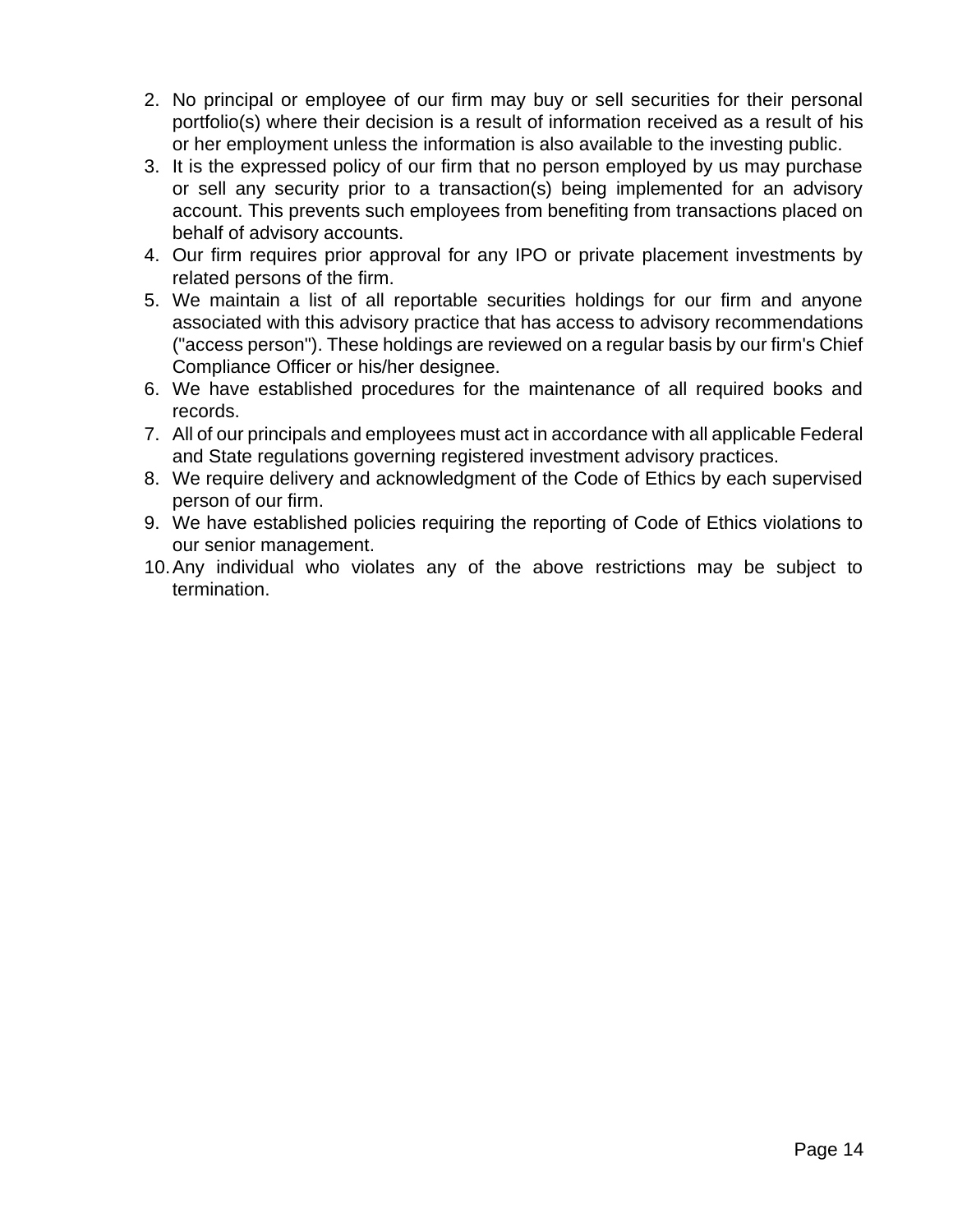# <span id="page-14-0"></span>**Item 12 Brokerage Practices**

Gries Financial does not have any soft-dollar arrangements and does not receive any soft dollar benefits.

Gries Financial will combine trades where possible and when advantageous to clients. This blocking of trades permits the trading of aggregate blocks of securities composed of assets from multiple client accounts, so long as transaction costs are shared equally and on a prorated basis between all accounts included in any such block.

Block trading may allow us to execute equity trades in a timelier, more equitable manner, at an average share price. Gries Financial will typically aggregate trades among clients whose accounts can be traded at a given broker, and generally will rotate or vary the order of brokers through which it places trades for clients on any particular day. Gries Financial's block trading policy and procedures are as follows:

- 1. Transactions for any client account may not be aggregated for execution if the practice is prohibited by or inconsistent with the client's advisory agreement with Gries Financial, or our firm's order allocation policy.
- 2. The portfolio manager must determine that the purchase or sale of the particular security involved is appropriate for the client and consistent with the client's investment objectives and with any investment guidelines or restrictions applicable to the client's account.
- 3. The portfolio manager must reasonably believe that the order aggregation will benefit and will enable Gries Financial to seek best execution for each client participating in the aggregated order. This requires a good faith judgment at the time the order is placed for the execution. It does not mean that the determination made in advance of the transaction must always prove to have been correct in the light of a "20-20 hindsight" perspective. Best execution includes the duty to seek the best quality of execution, as well as the best net price.
- 4. Prior to entry of an aggregated order, a written order ticket must be completed which identifies each client account participating in the order and the proposed allocation of the order, upon completion, to those clients.
- 5. If the order cannot be executed in full at the same price or time, the securities actually purchased or sold by the close of each business day must be allocated pro rata among the participating client accounts in accordance with the initial order ticket or other written statement of allocation. However, adjustments to this pro rata allocation may be made to participating client accounts in accordance with the initial order ticket or other written statement of allocation. Furthermore, adjustments to this pro rata allocation may be made to avoid having odd amounts of shares held in any client account, or to avoid excessive ticket charges in smaller accounts.
- 6. Generally, each client that participates in the aggregated order must do so at the average price for all separate transactions made to fill the order and must share in the commissions on a pro rata basis in proportion to the client's participation. Under the client's agreement with the custodian/broker, transaction costs may be based on the number of shares traded for each client.
- 7. If the order will be allocated in a manner other than that stated in the initial statement of allocation, a written explanation of the change must be provided to and approved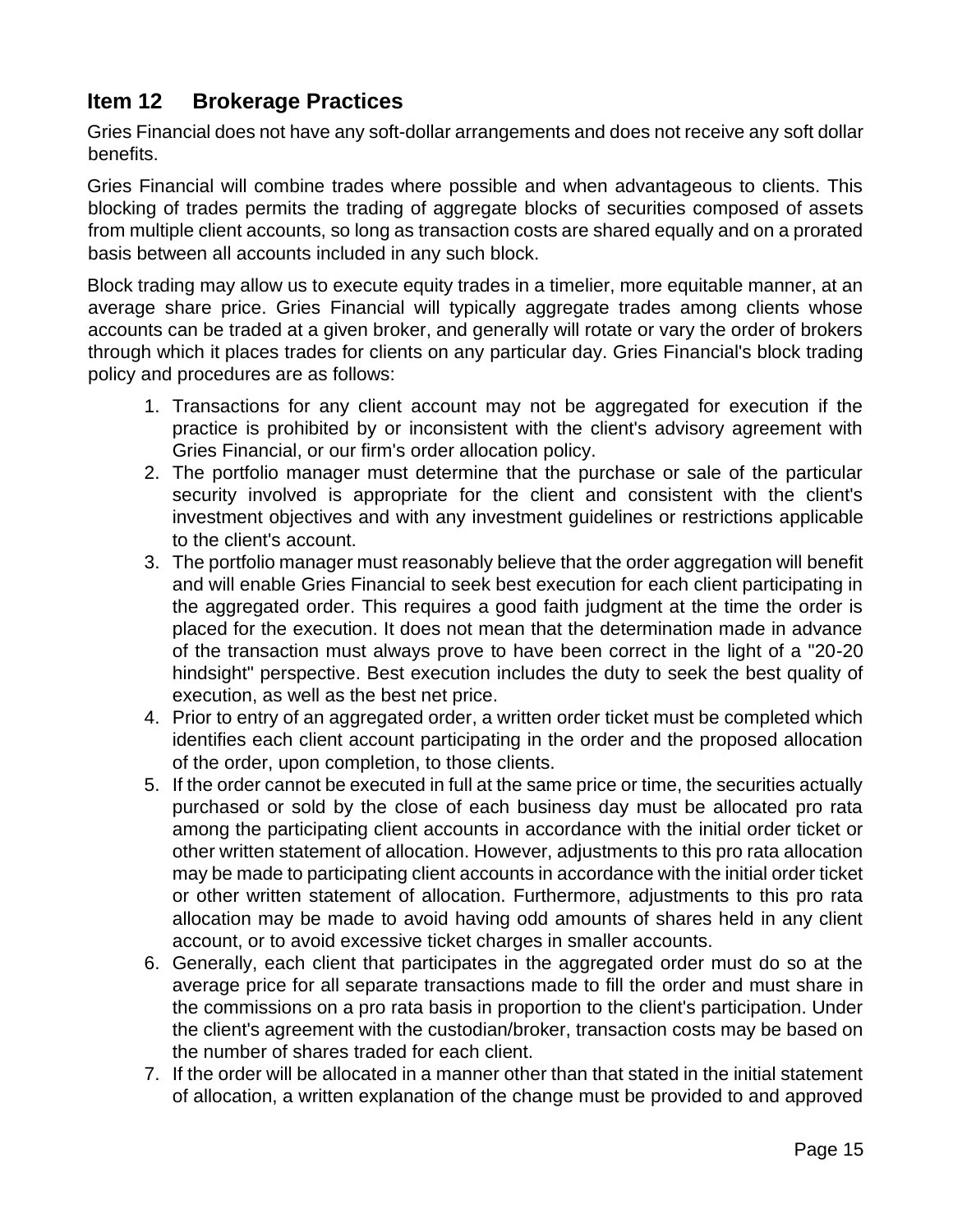by the Chief Compliance Officer no later than the morning following the execution of the aggregate trade.

- 8. Gries Financial's client account records separately reflect, for each account in which the aggregated transaction occurred, the securities which are held by, and bought and sold for, that account.
- 9. Funds and securities for aggregated orders are clearly identified on Gries Financial's records and to the broker-dealers or other intermediaries handling the transactions, by the appropriate account numbers for each participating client.
- 10.No client or account will be favored over another. It is our policy to make every effort to obtain the best possible price for any security purchased in client accounts. Gries Financial holds no inventory therefore all securities are purchased on the open market at the best price available.

Gries Financial has an arrangement with National Financial Services LLC, and Fidelity Brokerage Services LLC (together with all affiliates, "Fidelity") through which Fidelity provides our firm with their "platform" services. The platform services include, among others, brokerage, custodial, administrative support, record keeping and related services that are intended to support intermediaries like Gries Financial in conducting business and in serving the best interests of our clients but that may also benefit us.

Fidelity charges brokerage commissions and transaction fees for effecting certain securities transactions (i.e., transactions fees are charged for certain no-load mutual funds, commissions are charged for individual equity and debt securities transactions). Fidelity enables Gries Financial to obtain many no-load mutual funds without transaction charges and other no-load funds at nominal transaction charges. Fidelity's commission rates are generally considered discounted from customary retail commission rates. However, the commissions and transaction fees charged by Fidelity may be higher or lower than those charged by other custodians and broker-dealers.

As a result of receiving such services for no additional cost, we may have an incentive to continue to use or expand the use of Fidelity's services. We examined this potential conflict of interest when we chose to enter into the relationship with Fidelity and have determined that the relationship is in the best interests of Gries Financial's clients and satisfies our client obligations, including our duty to seek best execution. A client may pay a commission that is higher than another qualified broker-dealer might charge to effect the same transaction where we determine in good faith that the commission is reasonable in relation to the value of the brokerage and research services received. In seeking best execution, the determinative factor is not the lowest possible cost, but whether the transaction represents the best qualitative execution, taking into consideration the full range of a broker-dealer's services, including the value of research provided, execution capability, commission rates, and responsiveness. Accordingly, while Gries Financial will seek competitive rates, to the benefit of all clients, we may not necessarily obtain the lowest possible commission rates for specific client account transactions.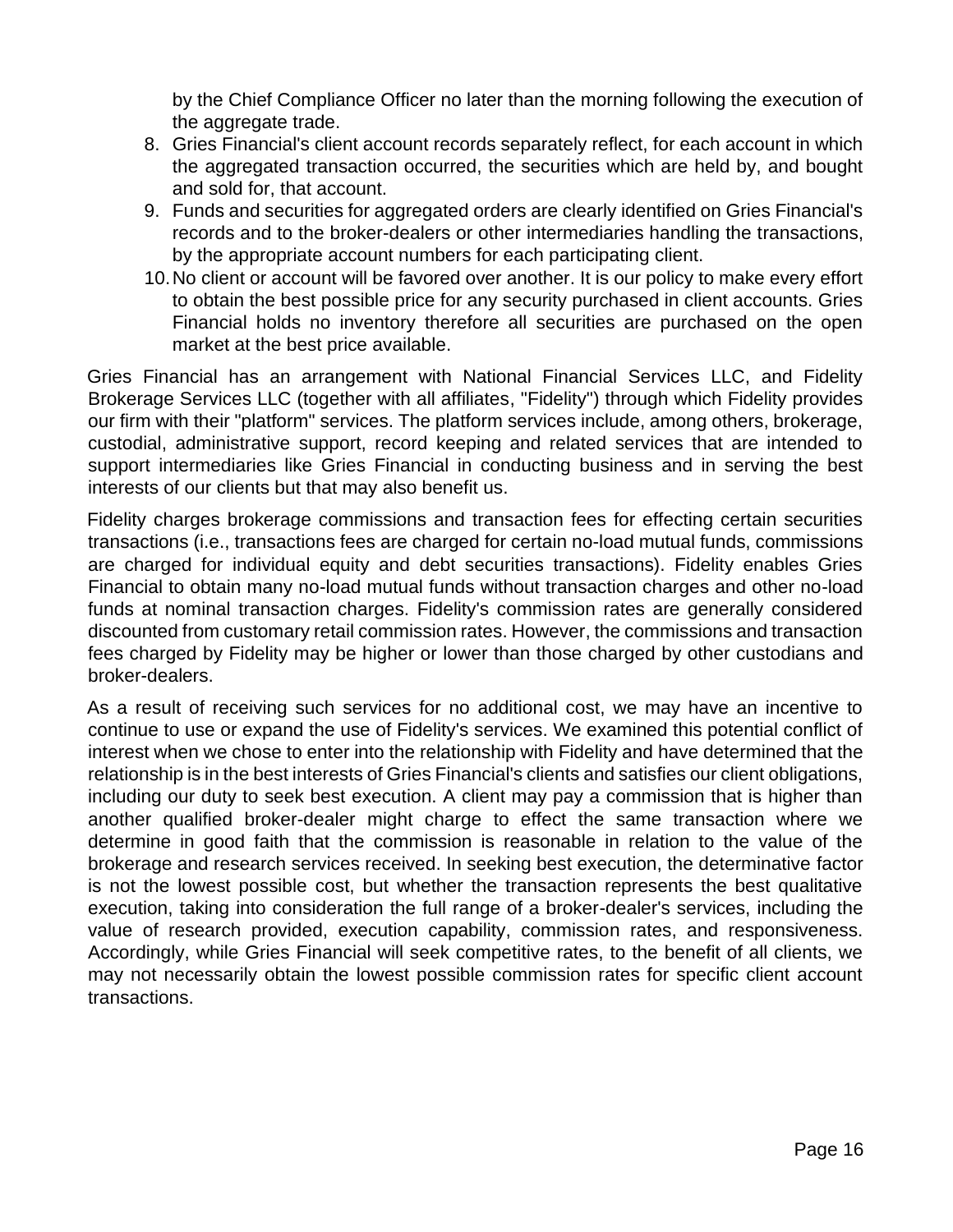## <span id="page-16-0"></span>**Item 13 Review of Accounts**

#### **INVESTMENT SUPERVISORY SERVICES ("ISS") INDIVIDUAL PORTFOLIO MANAGEMENT**

**REVIEWS:** While the underlying securities within Individual Portfolio Management Services accounts are continually monitored, these accounts are reviewed at least monthly. Accounts are reviewed in the context of each client's stated investment objectives and guidelines. More frequent reviews may be triggered by material changes in variables such as the client's individual circumstances, or the market, political or economic environment.

*REPORTS*: In addition to the monthly statements and confirmations of transactions that clients receive from their broker-dealer, we provide quarterly reports summarizing account performance, balances and holdings.

#### **FINANCIAL PLANNING SERVICES**

**REVIEWS:** While reviews may occur at different stages depending on the nature and terms of the specific engagement, typically no formal reviews will be conducted for Financial Planning clients unless otherwise contracted for.

*REPORTS:* Financial Planning clients will receive a completed financial plan. Additional reports will not typically be provided unless otherwise contracted for.

### <span id="page-16-1"></span>**Item 14 Client Referrals and Other Compensation**

#### **CLIENT REFERRALS**

Our firm may pay referral fees to independent persons or firms ("Solicitors") for introducing clients to us. Whenever we pay a referral fee, we require the Solicitor to provide the prospective client with a copy of this document (our *Firm Brochure*) and a separate disclosure statement that includes the following information:

- the Solicitor's name and relationship with our firm;
- the fact that the Solicitor is being paid a referral fee;
- the amount of the fee; and
- whether the fee paid to us by the client will be increased above our normal fees in order to compensate the Solicitor.

As a matter of firm practice, the advisory fees paid to us by clients referred by solicitors are not increased as a result of any referral.

It is Gries Financial's policy not to accept or allow our related persons to accept any form of compensation, including cash, sales awards or other prizes, from a non-client in conjunction with the advisory services we provide to our clients.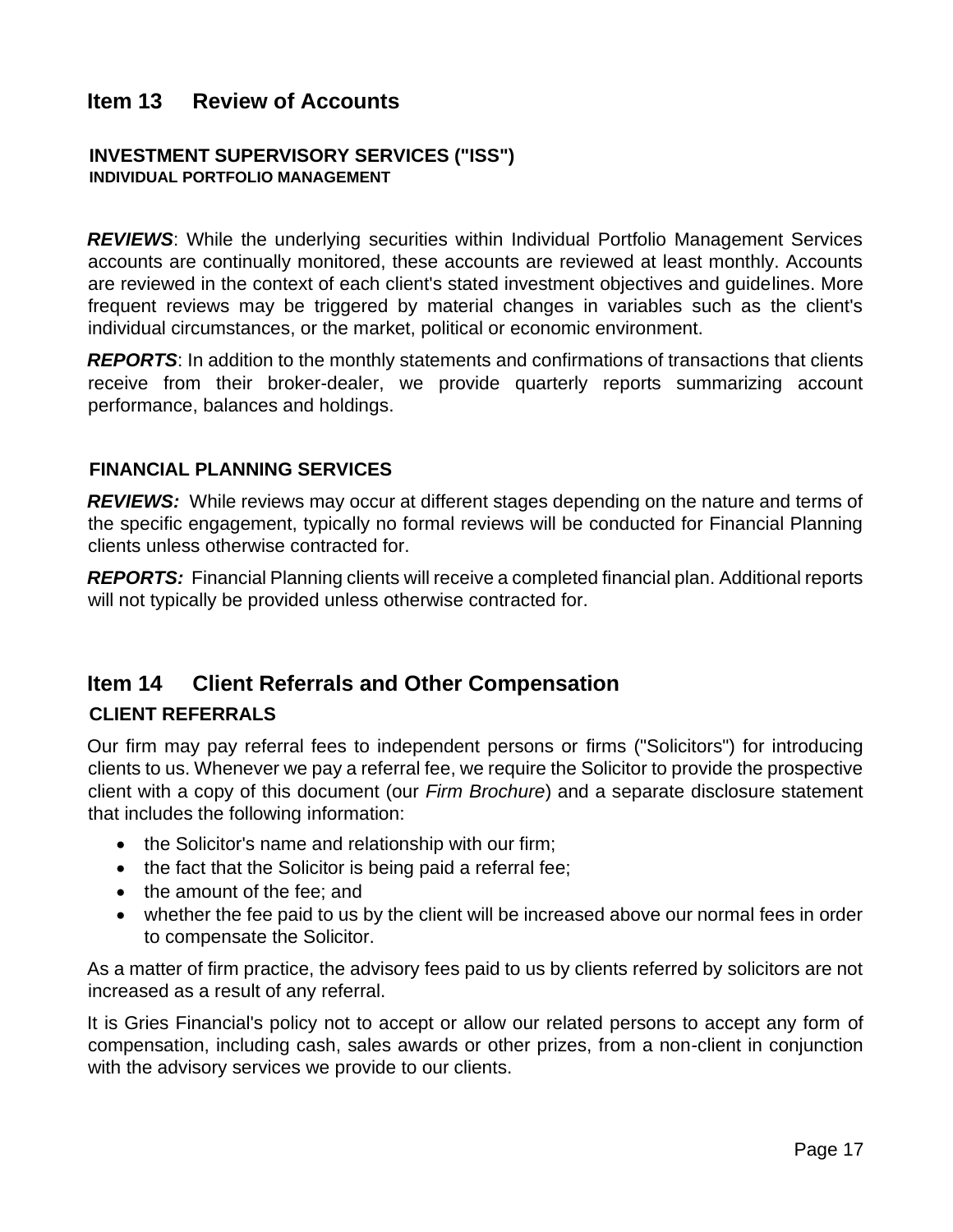# <span id="page-17-0"></span>**Item 15 Custody**

We previously disclosed in the "Fees and Compensation" section (Item 5) of this Brochure that our firm directly debits advisory fees from client accounts.

As part of this billing process, the client's custodian is advised of the amount of the fee to be deducted from that client's account. On at least a quarterly basis, the custodian is required to send to the client a statement showing all transactions within the account during the reporting period.

Because the custodian does not calculate the amount of the fee to be deducted, it is important for clients to carefully review their custodial statements to verify the accuracy of the calculation, among other things. Clients should contact us directly if they believe that there may be an error in their statement.

In addition to the periodic statements that clients receive directly from their custodians, we also send account statements directly to our clients on a quarterly basis. We urge our clients to carefully compare the information provided on these statements to ensure that all account transactions, holdings and values are correct and current.

## <span id="page-17-1"></span>**Item 16 Investment Discretion**

Clients may hire us to provide discretionary asset management services, in which case we place trades in a client's account without contacting the client prior to each trade to obtain the client's permission.

Our discretionary authority includes the ability to do the following without contacting the client:

- determine the investment to buy or sell; and/or
- determine the amount of the investment to buy or sell

Clients give us discretionary authority when they sign a discretionary agreement with our firm and may limit this authority by giving us written instructions. Clients may also change/amend such limitations by once again providing us with written instructions.

### <span id="page-17-2"></span>**Item 17 Voting Client Securities**

The power to vote on proposals presented to shareholders through the proxy solicitation process is considered to be an integral part of the investment manager's investment responsibility, recognizing that certain proposals, if implemented, may have an impact on the market valuation of portfolio securities and that in such situations the right to vote is considered an asset.

This Proxy Voting Policy was developed to ensure that proxies for which Gries Financial LLC ("GFL") has ultimate voting authority, and significant holdings to potentially impact the outcome are voted solely in the best economic interests of the beneficiaries of these equity investments. Clients may otherwise reserve the right to vote their proxies.